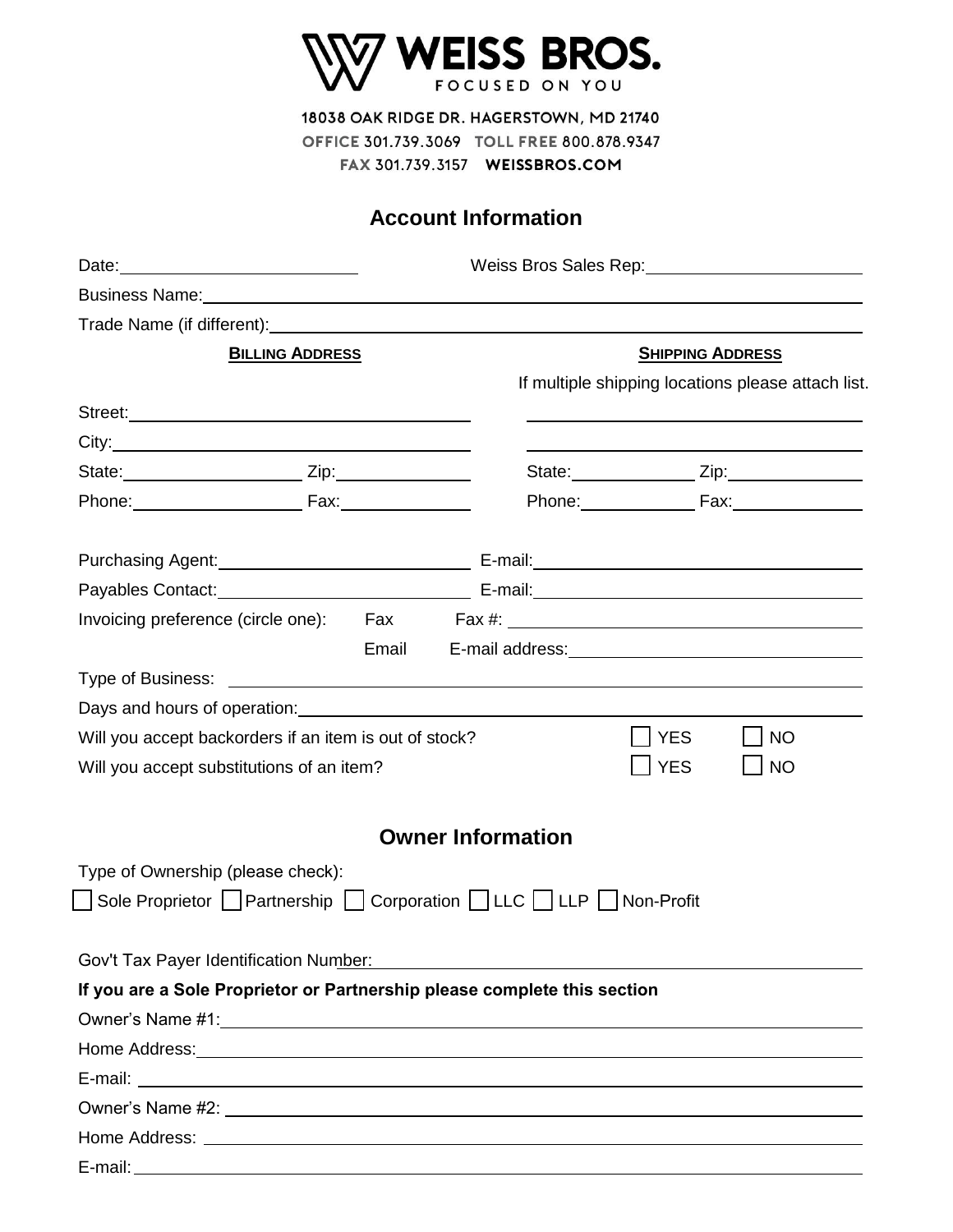

## **Terms of Sale**

The undersigned (Customer) agrees to the following terms of sale:

- 1. Orders of \$200.00 or more will be delivered at no charge (subject to change without notice); Orders less than \$200 may be subject to a delivery courtesy charge;
- 2. With approved credit, the Customer agrees to pay for invoices within 30 days from the invoice date; (please complete the attached credit application if seeking credit)
- 3. Orders for amounts that exceed the Customer's determined credit limit will not be shipped until payment terms are mutually agreed upon;
- 4. The Customer agrees to pay service charges in the amount of 1-1/2% per month on outstanding balances over 30 days;
- 5. The Customer will reimburse Weiss Bros for any bank fees received for checks returned to due insufficient funds;
- 6. A 20% restocking fee will be charged for special order merchandise;
- 7. The Customer agrees that a Washington County, Maryland court will be an acceptable venue for the resolution of any billing disputes;
- 8. The Customer agrees to pay for any expenses Weiss Bros incurs in collecting unpaid debt, including but not limited to attorney's fees, collection agent fees and court costs;
- 9. By signing below, the Customer agrees to the above terms of sale and authorizes Weiss Bros to periodically obtain credit and bank information for the purpose of establishing, investigating or maintaining a credit relationship with them.

| Authorized Signature: | )ate   |
|-----------------------|--------|
| Name (print):         | ™itle. |

The attached copy of the state tax exemption certificate must be filled out or we are required to charge sales tax on ALL products. It is state law that we must keep these copies on file.

If you have questions please contact our Accounts Receivable Dept. at 301-739-3069 x: 152. Thank you for your partnership.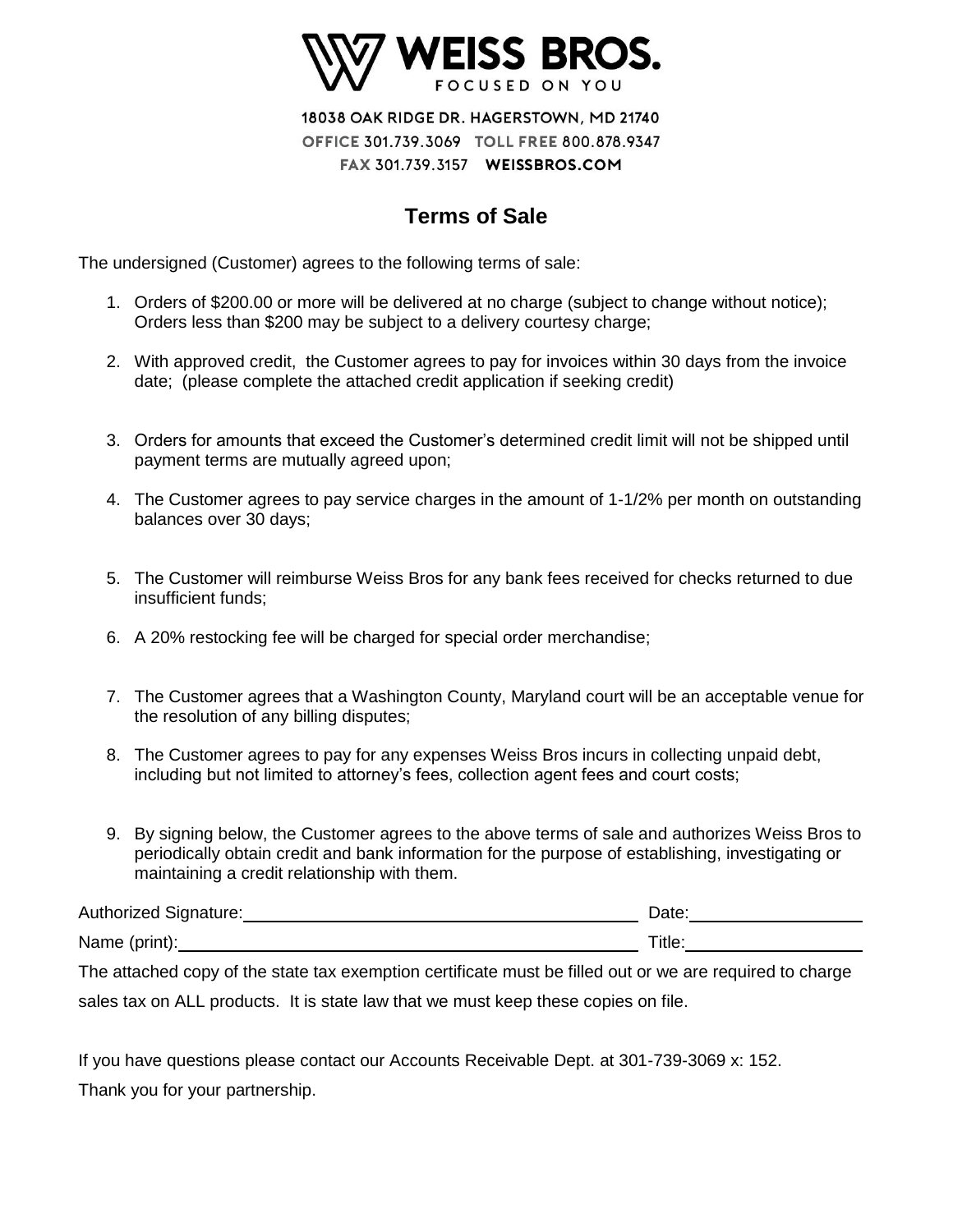

## **Sales Tax Exemption Certificate**

In order to keep our records correct and current; Maryland State law requires us to have the following information on file. Thank you for your cooperation in providing the information below.

THE UNDERSIGNED HEREBY CLAIMS EXEMPTION ON THE PURCHASES OF TANGIBLE PERSONAL PROPERTY FROM WEISS BROS. AND CERTIFIES THAT THIS CLAIM IS BASED UPON THE PURCHASER'S PROPOSED USE OF THE PRODUCTS PURCHASED, THE ACTIVITY OF THE PURCHASER, OR BOTH, AS SHWON HEREON.

| $\Box$ PURCHASES ARE FOR RESALE IN REGULAR COURSE OF BUSINESS. PURCHASER WILL<br>PAY TAX DIRECT TO TAXING DISTRICT ON PRODUCTS CONVERTED TO OWN USE. |  |  |
|------------------------------------------------------------------------------------------------------------------------------------------------------|--|--|
| $\Box$ PURCHASER IS A RELIGIOUS, CHARITABLE OR EDUCATIONAL INSTITUTION.                                                                              |  |  |
| $\Box$ PURCHASER IS AFEDERAL, STATE, COUNTY OR MUNICIPAL GOVERNMENT.                                                                                 |  |  |
| $\Box$ PURCHASER WILL PAY TAX ON ALL TAXABLE PRODUCTS.                                                                                               |  |  |
| DATE: ___________________                                                                                                                            |  |  |
|                                                                                                                                                      |  |  |
|                                                                                                                                                      |  |  |
|                                                                                                                                                      |  |  |
| <b>STATE TAX EXEMPT NUMBER:</b>                                                                                                                      |  |  |

(FOR CUSTOMERS WHO ARE COMPLETELY EXEMPT: i.e. – churches; certified non-profits, etc. PLEASE INCLUDE A COPY OF THE ORGANIZATIONS SALES TAX EXEMPT CARD.)

This certificate shall continue in force until revoked and shall be considered a part of each order given unless the order specifically states otherwise. Please note that all exemptions claimed must conform to allowable exemptions approved by the taxing district.